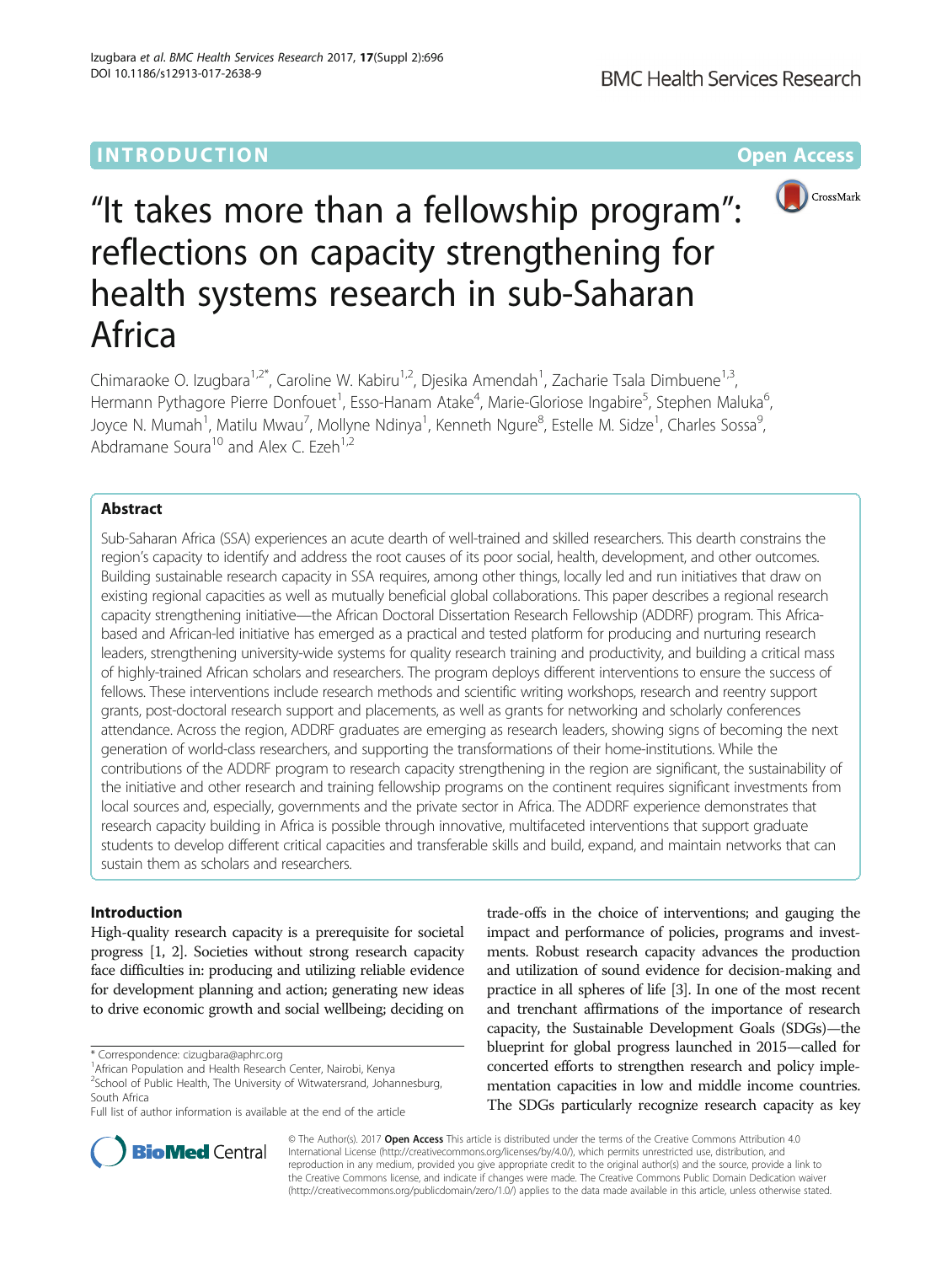to: the generation of new and locally relevant knowledge; the full and safe operationalization and transfer of existing technologies; the promotion and acceleration of human, institutional and infrastructural development; and the alignment of social and health systems to deliver efficient, accessible, and affordable services to prevent and control diseases and suffering, and reduce threats, in conformity with human rights [[4](#page-4-0), [5\]](#page-4-0).

## Research capacity: the sub-Saharan African situation

Sub-Saharan Africa (SSA) experiences one of the world's severest shortages in well-trained and skilled researchers [[6\]](#page-4-0). These shortages contribute to the region's low local capacity to identify and address the root causes of its poor social, health, and other outcomes; design and drive policy innovations; and stimulate regional and national development agendas to improve development outcomes. Other consequences of weak research capacity in SSA include the low numbers of research conceptualized, conducted, and published by researchers in the region; the dearth of locally generated evidence-based ideas to tackle its myriad socioeconomic and health problems; and the region's limited contributions to global knowledge, including highquality patents [[7](#page-4-0)–[9](#page-4-0)]. Political and social support for research for health can be stimulated by developing a recognized structure for multi-partner dialogue that increases access to evidence and participation amongst stakeholders. Countries could hold annual fora where stakeholders can discuss, among other things, ways to increase evidence-based policy formulation.

Going forward, there is need to implement a communication strategy that supports the gathering, synthesis, and translation of research evidence and generates a cyclical dialogue, responsive to the diverse information needs of the different stakeholders.

The potential of researchers in SSA is curbed by several factors. These include chronic underinvestment in universities and research institutions; deficient research training and mentorship; isolation and weak scholarly networks; lack of access to current research and knowledge; low wages; and poor career prospects [\[10](#page-4-0)–[13](#page-4-0)]. Efforts to address these challenges have taken different forms, including scholarship funds to support Africans to train in northern universities; postgraduate placement of Africantrained scientists in research-active northern universities and institutions; initiatives to strengthen different elements of local graduate training programs; north-led research projects that nest Africa-based scholars, and schemes to enhance research management and productivity in universities. Many commentators argue that because these efforts have largely been driven from outside Africa and by people with limited understanding of the research capacity landscapes and issues in the continent, few of the initiatives have produced sustainable changes in the

region's research capacity needs [[14](#page-4-0)–[16\]](#page-4-0). For instance, scholarships for Africans to train in universities in the global north have not: created a critical mass of locally networked researchers in the region, addressed the lack of established career pathways for researchers, or strengthened local research support structures [[7](#page-4-0)–[9](#page-4-0), [17\]](#page-4-0). Critics of oversea graduate training point to its particular role in draining the region of its best and most promising scholars and scientists [\[17, 18\]](#page-4-0). Research projects led by northern scholars also often turn African scientists into mere project managers or researchers whose scientific focus changes with the shifting research focus of their north-based collaborators (M. Mwau, personal communication, October 4, 2017).

Building sustainable research capacity in SSA calls for locally-led and run initiatives that draw on existing regional capacities as well as mutually beneficial global collaborations. In this introductory article, we describe one of such regional research capacity strengthening initiatives—the African Doctoral Dissertation Research Fellowship (ADDRF) program—an Africa-based and African-led scheme that targets doctoral students studying in universities across the SSA region. The articles in this supplemental issue of BMC Health Services Research are based on studies conducted by fellows of the program.

## The African doctoral dissertation research fellowship (ADDRF) program

The ADDRF program goal is to enhance the research skills of doctoral students in Africa by strengthening their scholarly competencies, expanding their scholarly networks, reducing their professional isolation, and facilitating them to complete their doctoral studies on time. The program, which is currently in its tenth year of implementation, has supported over 200 PhD students from across the region (including both Anglophone and Francophone Africa) whose research focuses on health systems, public and population health, as well as sexual and reproductive health and gender. The program has received over 5 million US dollars from the International Development Research Centre (IDRC), the Ford Foundation, the Bill & Melinda Gates Foundation, the UK Department for International Development (DFID) and Pathfinder International.

Underpinning the ADDRF program is the recognition that Africa's development depends on her capacity to build a strong human capital base that can drive innovations and national and regional developmental efforts. However, African universities mandated to build the requisite human capital face numerous challenges that hamper their capacity [[7](#page-4-0)–[9\]](#page-4-0). These obstacles include the rapid growth in student enrolment and the expansion of training programs, especially at the undergraduate level, at a time when per capita funding for universities in the region is generally plummeting [\[7](#page-4-0)]. Many universities in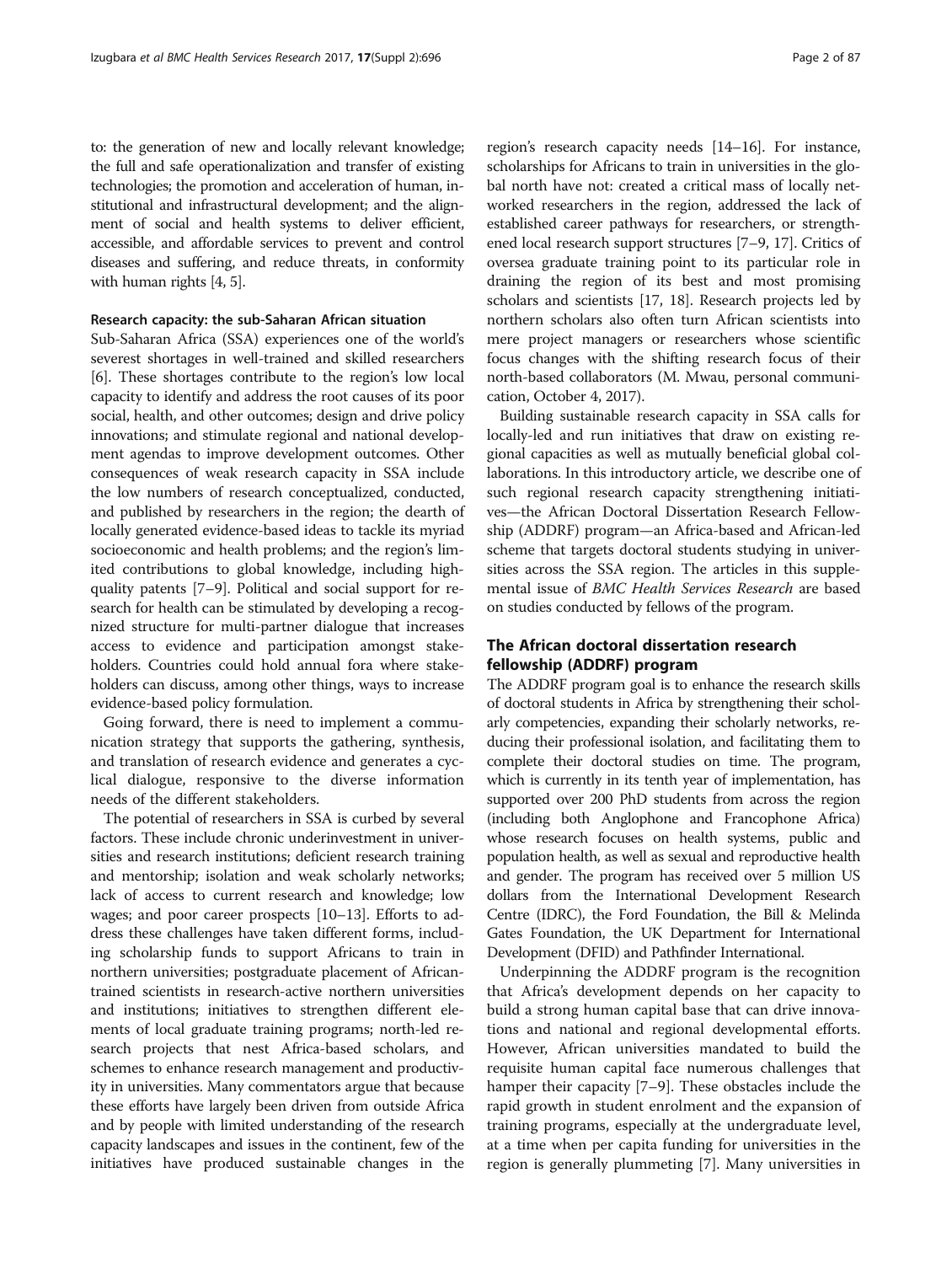the region also presently operate with overstretched and poorly-motivated faculty who resort to consultancies to maintain a basic living standard. While these problems affect university programs in Africa across the board, their impact on graduate studies, and particularly, doctoral training appears starker [[7](#page-4-0), [8](#page-4-0), [15](#page-4-0)].

The challenges that face students in graduate programs in SSA include poor quality supervision, limited exposure to current research methods, literature, and debates as well as weak academic and research environments. Many graduate students also lack role models and mentors, strong academic and research networks, opportunities to participate in international conferences, and exposure to strong research systems. In addition, majority of graduate students on the continent lack funding for their studies and are forced to work parttime, consequently taking many years to graduate [\[7](#page-4-0)] or even never completing their studies.

#### The smell of success

Early on, the initiators of the ADDRF recognized that different interventions were needed at multiple levels and fronts to ensure the success of program fellows. Timely throughput of quality PhDs is vital, but not always enough to convert PhD graduates into productive researchers and research leaders [[14\]](#page-4-0). The ADDRF program selects its fellows competitively, which guarantees that it attracts the best and most promising students. Fellows are offered various forms of support at different stages of their PhD journey. These include research methods and scientific writing workshops, research grants, post-doctoral research support and placements as well as sponsorship to network and attend scientific conferences. ADDRF writing workshops offer fellows protected time where experienced researchers and global experts provide hands-on support and review their manuscripts to guarantee publications in high-quality journals. These workshops are also delivered using creative pedagogical methods that equip fellows with vital scholarly and transferable research skills that enable them to: do quality research; keep to PhD completion timelines; engage with researchers from across multiple but related disciplines; cultivate research networks and collaborations; and develop research leadership skills. Innovative strategies such as prizes for joint publications and small grants for collaborative research projects stimulate inter- and intra-cohort collaboration among fellows. Support for conference participation helps fellows form and extend their scholarly networks. In addition, since 2014, the program has pioneered attractive re-entry research grants and postdoctoral fellowships to launch fellows' research careers and sustain their interest and skills in research.

The ADDRF program has made important differences in the work, capacity, and research of its fellows. Two independent successive tracer studies and evaluations of the program highlighted a number of positive impacts. These include that over 90% of the fellows who had graduated with their PhDs were residing and working in their countries of origin; that most of these graduates remain active in research or and teaching at the university level and have at least two publications in peer-reviewed journals; and that the program had expanded the fellows' scholarly networks and created cohorts of actively networked multidisciplinary researchers. Further, successive cohorts of fellows continue to report improved technical knowledge in their fields, enhanced communication skills, and observable improvements in personal competences related to research following participation in the ADDRF program, including fundraising for research. Collectively, ADDRF fellows have published over 350 articles in peer-reviewed journals and book chapters. Majority of them have also received additional funding support for their research.

The ADDRF has emerged as a practical and tested innovation for producing African research leaders, strengthening university-wide systems for quality research training and productivity, and building a critical mass of highly-trained African academics at the PhD level. Across the region, ADDRF fellows and graduates are emerging as research leaders, showing signs of becoming the next generation of world-class researchers. The program has furnished them with new skills in: developing research networks and groups, financial management, research stewardship, grantsmanship, information technology for research, referencing, graduate supervision and mentorship. Although the large number of countries and institutions in the region limits the ability of the program to make significant direct investments in building institutions and universities, ADDRF fellows, many of whom are university faculty, are already emerging as future leaders and change agents in their institutions. These scholars and researchers are supporting the production of the next generation of researchers in their institutions and driving the transformations of these institutions into research-active hubs.

While the contributions of the ADDRF program to research capacity strengthening in the region are significant, our experience with the program highlights critical gaps that require concerted efforts to fill. First, funding for research capacity strengthening mainly comes from the global north. Yet, the sustainability of the ADDRF and other research and training fellowship programs on the continent requires significant investments from local sources and, especially governments and the private sector in Africa. Second, research capacity across the continent is uneven: competitive programs, such as the ADDRF, may inadvertently exacerbate those gaps through their selection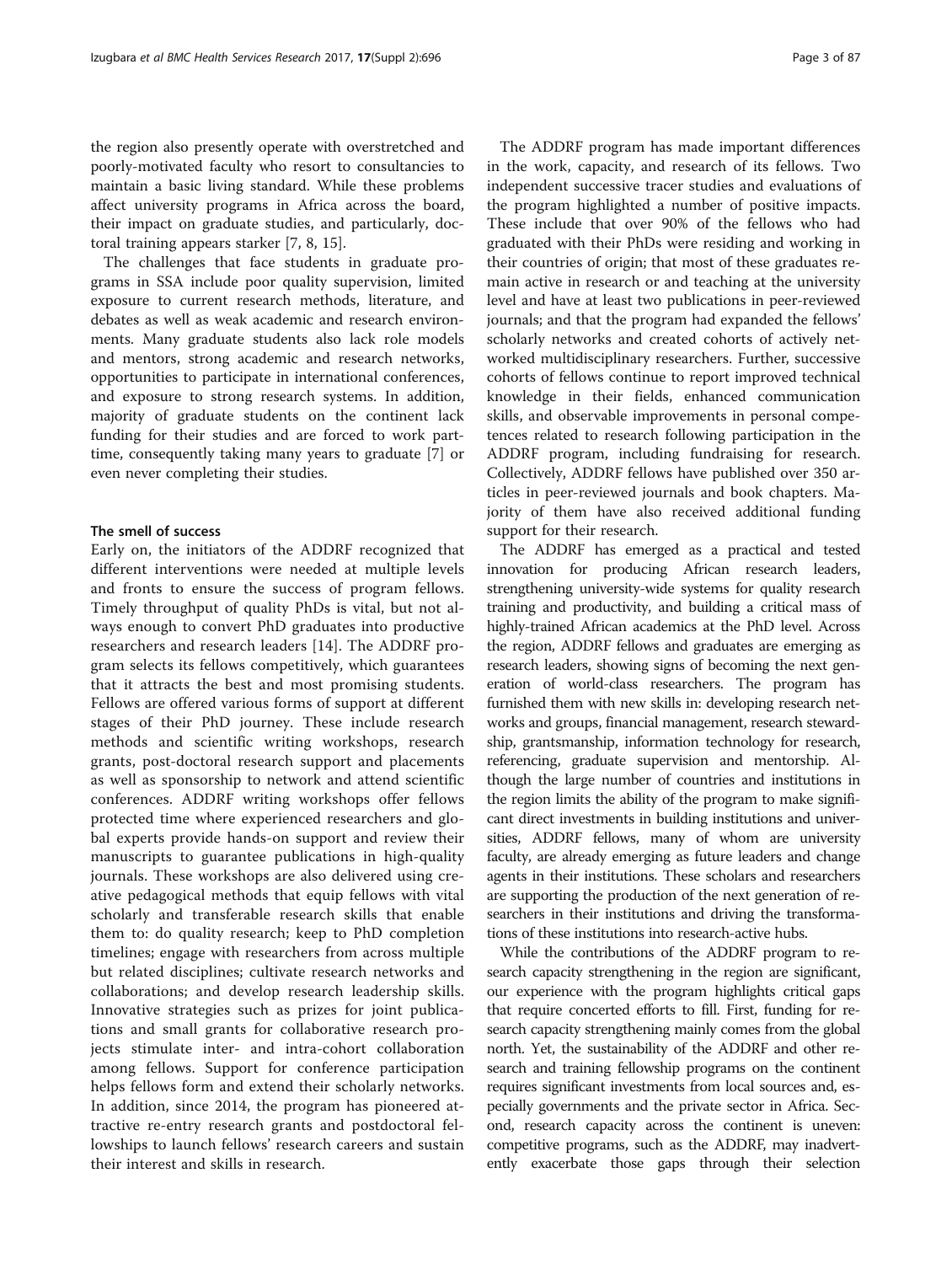<span id="page-3-0"></span>processes, further widening the scientific knowledge and capacity inequality between different countries and subregions on the continent. Such differences should be considered in the design and delivery of research capacity strengthening programs. In particular, efforts must go into closing gender gaps in graduate training in Africa as well as addressing disparities in high quality research capacity among Anglophone, Francophone, and Lusophone African countries.

### Concluding thoughts

Sub-Saharan Africa faces many developmental challenges that can be addressed by strengthening local research capacity. The ADDRF story demonstrates that research capacity building in Africa is possible through innovative and well-thought out capacitystrengthening strategies. The future holds immense potential for both the ADDRF program and its fellows. Our fellows across the continent are evidence that substantive and sustainable institutional transformation at African universities must come from within, through a critical mass of researchers who are willing, ready, able, and supported to drive change. Training and retaining promising researchers within Africa is the crucial first step to achieving sustainable research capacity for the region. However and as we have shown in this paper, research capacity strengthening requires a lot more than supporting individuals to acquire PhDs. It requires sustained engagement to enable them build requisite capacities, transferable skills, and networks that can sustain them as scholars and researchers. More importantly, it invites a cleareyed appreciation of the challenges scholars face in the region and the arming of emerging researchers with a miscellany of competences and skills to sustainably surmount these barriers. To end with the apt words of a staffer of one of the organizations that fund the ADDRF program: "it takes more than a fellowship program to strengthen research capacity and build research leaders".

#### Acknowledgements

Phase 1 of the ADDRF Program was launched in 2008 with funding from the International Development Research Centre (IDRC) (Grant Number: 104655- 039) and the Ford Foundation (Grant Number: 1085-0418). The Phase 1 grant supported the 2008 cohort of fellows. Phase 2 (2009-2010 cohorts) was funded by IDRC (Grant Number: 105407-048) and the Ford Foundation (Grant Number: 1090-0736). Phase 3 (2011-2013 cohorts) was funded by IDRC (Grant Number: 106206-99906054-001), the Bill and Melinda Gates Foundation through a project grant to APHRC (Grant Number: OPP1021893) and the UK Department for International Development (DFID) through a grant to the Population Council (Sub-Award Number: SR1109D-6). Phase 4 (2015-2016 cohorts) was funded by IDRC (Grant Number: 107508-001), DFID through a project grant to the London School of Hygiene and Tropical Medicine for the Violence Against Women and Girls Project and through a grant from Pathfinder International to support fellowships in Population, Health and the Environment.

#### Funding

This supplement was funded by the International Development Research Centre (IDRC) (Grant number: 107,508–001). Analysis and writing time was supported through funding from IDRC (Grant number: 107,508–001), and through general support grants to the African Population and Health Research Center from the Swedish International Development Cooperation Agency (Grant Number 2011–001578) and the William and Flora Hewlett Foundation (Grant Number 2015–2530). The views expressed in this article are the authors' own and are not those of the funders. Publication was funded by the International Development Research Center (Grant Number 107508–001) and the John D. and Catherine T. MacArthur Foundation (Grant Number 14–107495-000-INP).

#### Availability of data and materials

Not applicable.

#### About this supplement

This article has been published as part of BMC Health Services Research Volume 17 Supplement 2, 2017: Research for health systems strengthening in Africa: studies by fellows of the African Doctoral Dissertation Research Fellowship (ADDRF) program. The full contents of the supplement are available online at https://bmchealthservres.biomedcentral.com/articles/ supplements/volume-17-supplement-2.

#### Authors' contributions

All authors contributed to the conceptualization of the manuscript. COI prepared the initial draft. All authors have critically read and approved the final version.

#### Ethics approval and consent to participate

Not applicable.

#### Consent for publication

Not applicable.

#### Competing interests

The African Doctoral Dissertation Research Fellowship (ADDRF) Program is managed by the African Population and Health Research Center, where several of the authors currently work. H Donfouet, E Atake, S Maluka and K Ngure are ADDRF awardees. M Ingabire works for the International Development Research Center, which has funded the ADDRF program since 2008.

#### Publisher's Note

Springer Nature remains neutral with regard to jurisdictional claims in published maps and institutional affiliations.

#### Author details

<sup>1</sup> African Population and Health Research Center, Nairobi, Kenya. <sup>2</sup> School of Public Health, The University of Witwatersrand, Johannesburg, South Africa. <sup>3</sup>Department of Demography, Faculty of Economics and Management, University of Kinshasa, Kinshasa, Democratic Republic of the Congo. 4 Department of Economic Sciences, University of Lomé, Lomé, Togo. <sup>5</sup>International Development Research Centre, Ottawa, Canada. <sup>6</sup>Institute of Development Studies, University of Dar es Salaam, Dar es Salaam, Tanzania. 7 Department of Medical Microbiology, Jomo Kenyatta University of Agriculture and Technology, Nairobi, Kenya. <sup>8</sup>Department of Community Health, Jomo Kenyatta University of Agriculture and Technology, Nairobi, Kenya. <sup>9</sup>Regional Institute of Public Health, University of Abomey-Calavi Cotonou, Benin. 10Ouagadougou Health and Demographic Surveillance System, ISSP, Université de Ouagadougou, Ouagadougou, Burkina Faso.

#### Published: 4 December 2017

#### References

- 1. Hasnida A, Borst RA, Johnson AM, Rahmani NR, van Elsland SL, Kok MO. Making health systems research work: time to shift funding to locally-led research in the south. Lancet Glob Health. 2017;5:e22–4.
- 2. Watson R, Crawford M, Farley S. Strategic approaches to science and technology in development. Washington: World Bank; 2003.